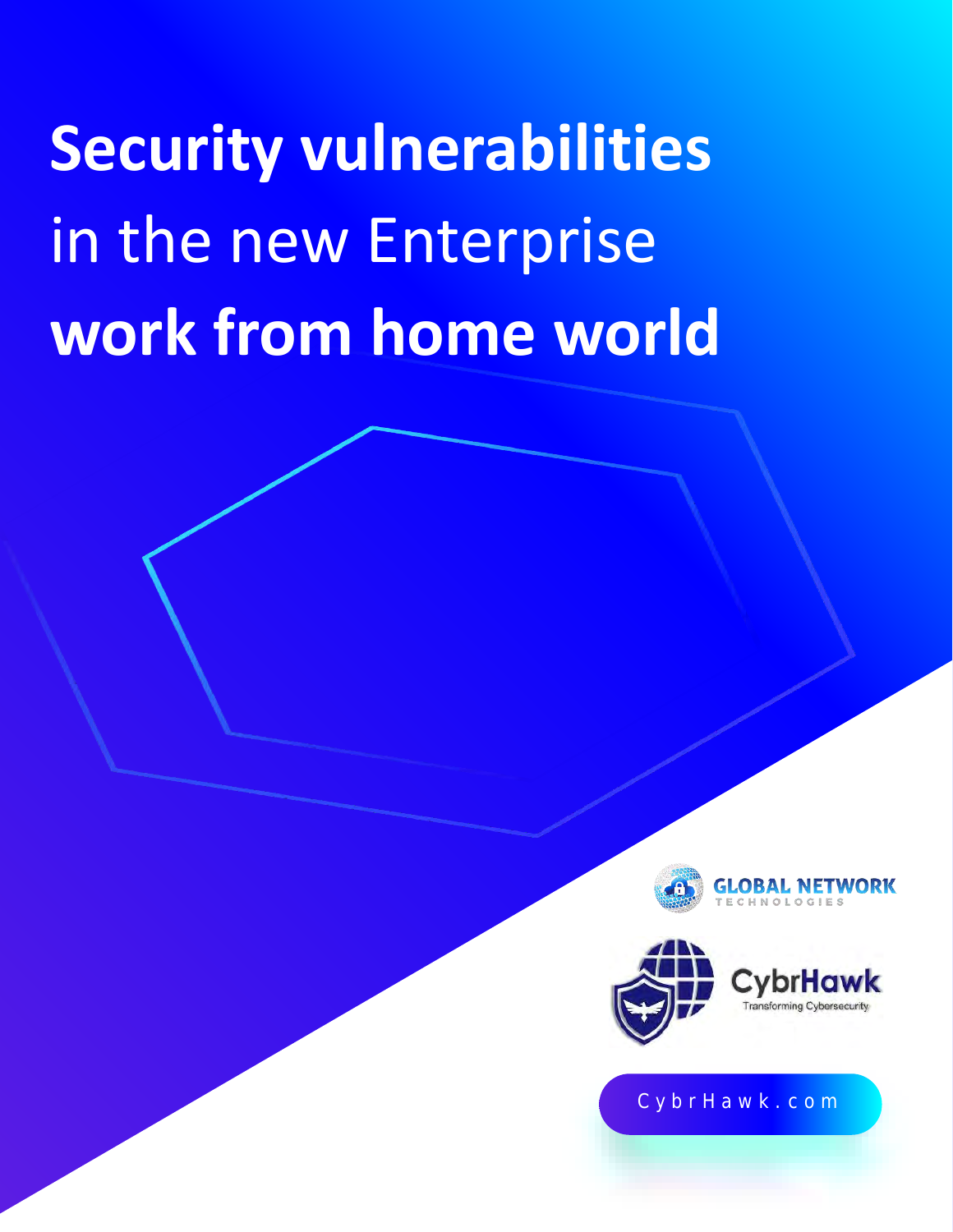

## **Table of contents**

| Collaboration Apps Cannot Patch Vulnerabilities Fast Enough 5 |  |
|---------------------------------------------------------------|--|
|                                                               |  |
|                                                               |  |
|                                                               |  |
|                                                               |  |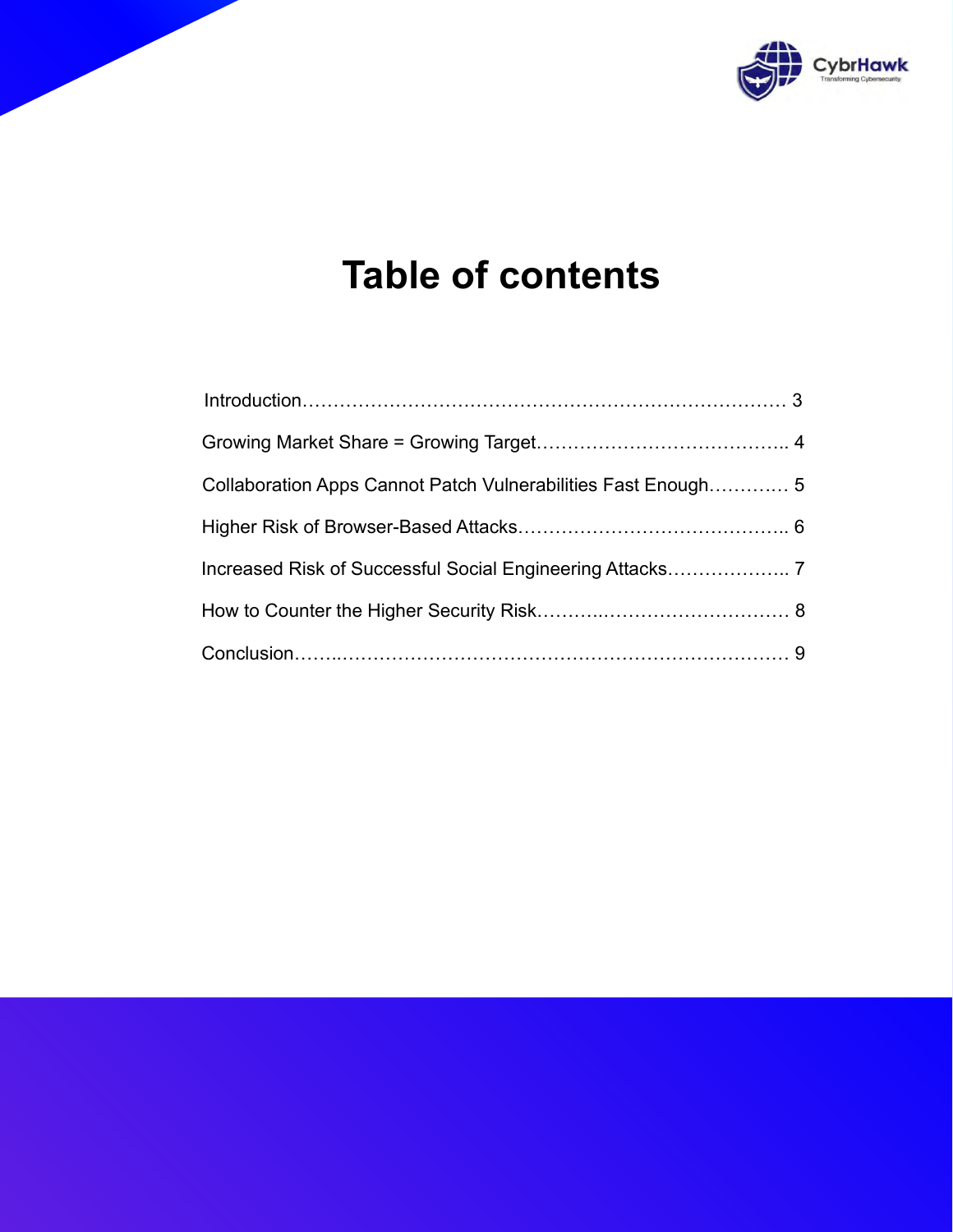## **INTRODUCTION**

As the number of remote employees continues to exponentially increase, collaboration applications such as Slack, Zoom, Microsoft Teams, and WebEx grow in importance. Zoom, for example, added 2.2 million monthly active users in January **and February 2020**, **dwarfing their entire monthly** active user number from all of 2019. Microsoft Teams added 44 million daily active users as of March 18, with Slack adding 7,000 paying customers from February to March 18 of 2020.

This growth in user counts is stress-testing digital **such as increased outages and reduced fidelity** from massive user growth as more enterprises tell their employees to work from home.

collaboration applications—many of which were not originally crafted to handle such an enormous spike in usage over such a short time frame. Practically every communication tool faces new problems.

On top of increased usage, these applications must also now contend with a higher risk of vulnerabilities being exploited.

Threat actors often decide to investigate applications for exploits based on which targets would be most **profitable, investing extensive amounts of time**  into vulnerability research to increase their **RO**I. **Digital collaboration tools fulfill both these** criteria, largely because many of these software companies are not structured to quickly patch zero-days or other security vulnerabilities.

**Contrast this with Microsoft Office and Adobe Flash**—applications that have been targeted for the past 20 years—two vendors that have veritable<br>armies of developers focused on patching of developers focused on patching vulnerabilities.

Threat actors have already taken steps to exploit the weak security posture of collaboration applications. While "**Zoombombing**" makes the news, the more dangerous risk is that hackers gain footholds through phishing attacks designed to look like Zoom invitations, an info-stealer to grab all Zoom users in a domain, a **UNC path injection** that allows for passwords to be stolen, information through an unpatched vulnerability. Slack has also been the subject of several CVEs, and it's incredibly easy for an attacker **to exfiltrate all a Slack user's workspaces, chat messages, files, and history once they get into a Device.**

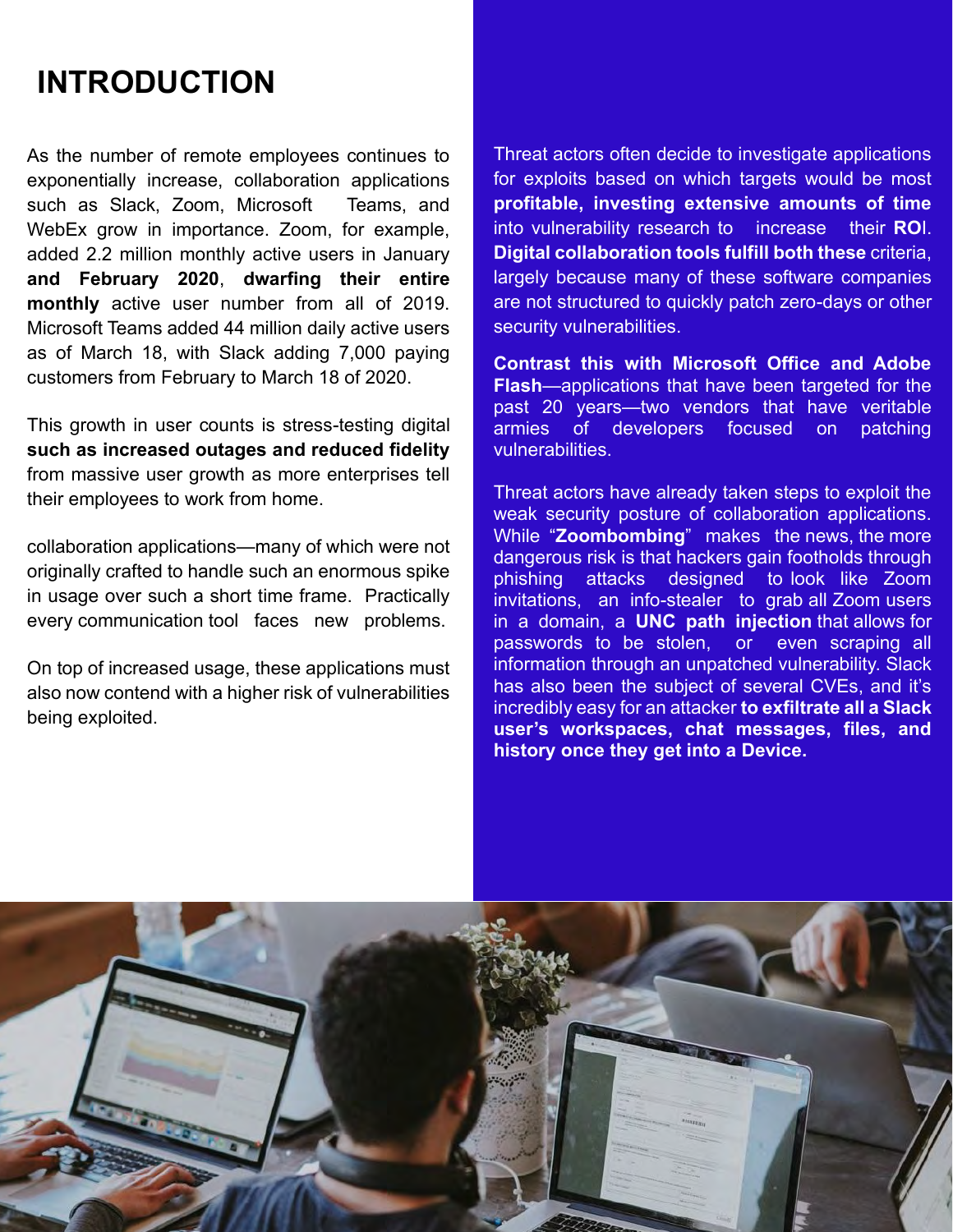### **GROWING MARKET SHARE = GROWING TARGET**

Collaboration application spending has skyrocketed over the past few years, reaching \$31 billion in 2019 and predicted to [exceed](https://www.marketsandmarkets.com/PressReleases/enterprise-collaboration.asp) [\\$48 billion by](https://www.marketsandmarkets.com/PressReleases/enterprise-collaboration.asp)  [2024.](https://www.marketsandmarkets.com/PressReleases/enterprise-collaboration.asp) Within this category are applications focused on **file sharing, enterprise**  social networks, and team collaboration like Slack, Zoom, WebEx, and so **Microsoft Teams.**

Team collaboration apps allow distributed workforces to collaborate through chat and video conferencing, breaking down communication barriers and empowering workers located around the world to communicate in real or nearreal time. These applications have seen explosive growth in the first few months of 2020 with the COVID-19 pandemic driving hundreds of thousands of knowledge workers to become remote employees practically overnight.

This growing market share is a double-edged sword. As more people log into collaboration applications, more threat actors seek to use these apps to exfiltrate confidential data or steal payment information. This makes collaboration applications such as Zoom and Slack higher security risks than they have historically been.

There are a few reasons behind this higher risk, including a lack of focus on application security, an increased risk of browser-based attacks, and a higher possibility of success with social engineering attacks.

Zoom added 2.2 million **users in the first two** months of 2020



Source: CNBC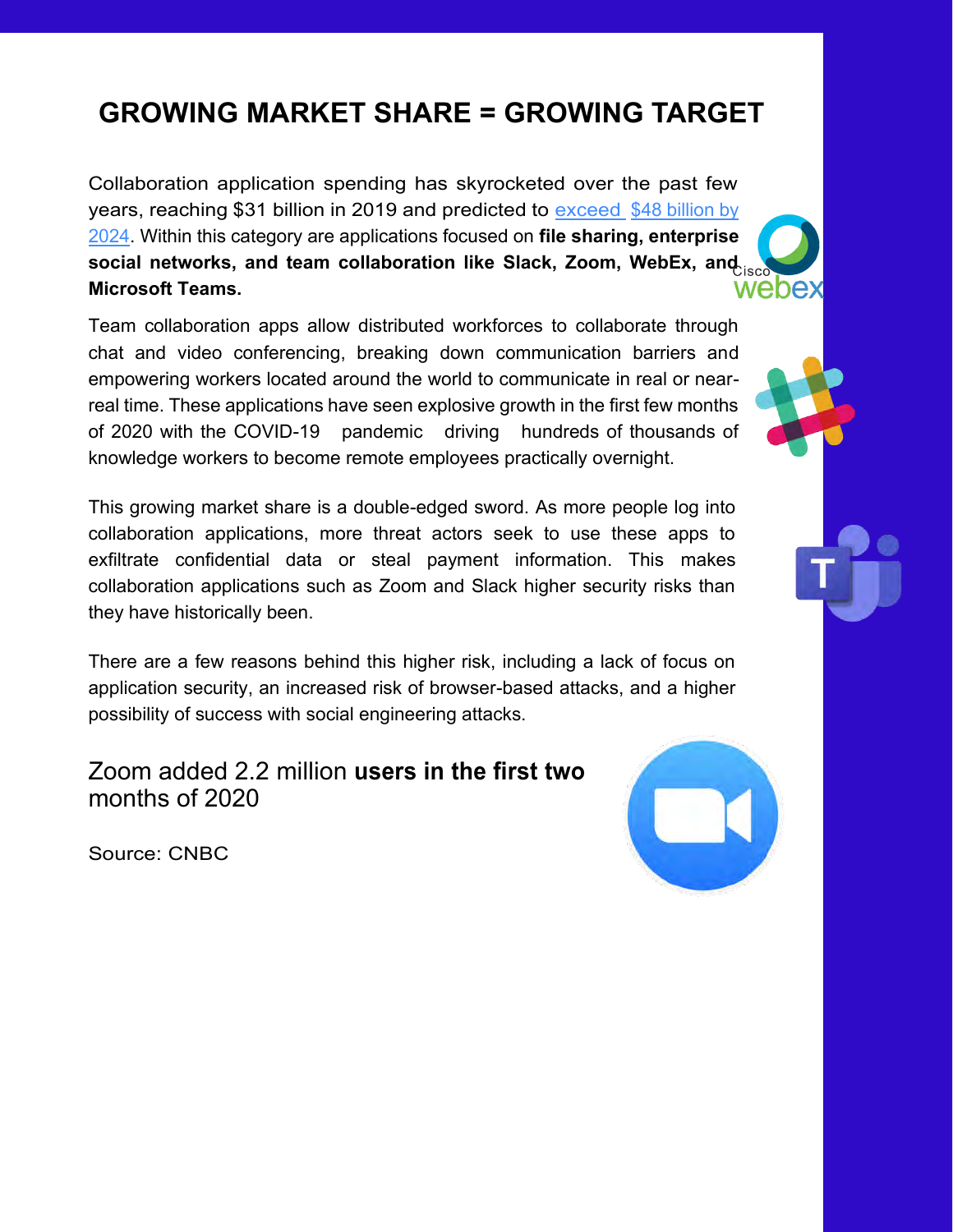## **COLLABORATION APPS CAN'T PATCH VULNERABILITIES FAST ENOUGH**

Adversaries only spend their time building exploits for tools that are widely used so they can get the best ROI for their efforts. Threat actors are by and large financially motivated—except in the case of rare, targeted, nation-state type attacks—which means that they mostly will not seek out exploits for applications that do not have a broad user base. They are instead targeting the largest pool of ways to break into an enterprise, which is why they have historically weaponized Microsoft Word documents and Adobe PDF files.

This common targeting of Word and PDF files means that Microsoft and Adobe (and vendors of similar size) have literal armies of security experts patching holes in their software products. They have these security personnel because they have gone through substantial pain over the last 10 to 20 years from threat actors exploiting vulnerabilities that it is vital for these vendors to release patches as fast as possible. As a result, Microsoft and Adobe applications have been hardened against many exploits.



Collaboration applications are not yet structured in the same way as Adobe and Microsoft with regards to patching software vulnerabilities. Part of the problem is that these applications have not been targeted yet because they have not reached critical mass in terms of users to be attractive from an ROI perspective. The other issue is that there is a severe shortage of security experts worldwide, and in addition there are not enough tools to **quickly and efficiently find the flaws in collaboration** applications (such as fuzzers).

Exploiting these tools can lead to RCE [\(remote](https://www.bleepingcomputer.com/news/security/exploit-for-zoom-windows-zero-day-being-sold-for-500-000/) [code execution\)](https://www.bleepingcomputer.com/news/security/exploit-for-zoom-windows-zero-day-being-sold-for-500-000/), which basically allows the adversary to run their malicious code on the machine that is running the collaboration application. In the case of Slack, there was a recent exploit that allowed the adversary to completely exfiltrate messages, contact lists, and every other form of data tied to the messaging application. Zoom in the last two weeks had several zero days reported; including one where a UNC path could expose Windows passwords and one that enabled attackers to install malware on infected machines.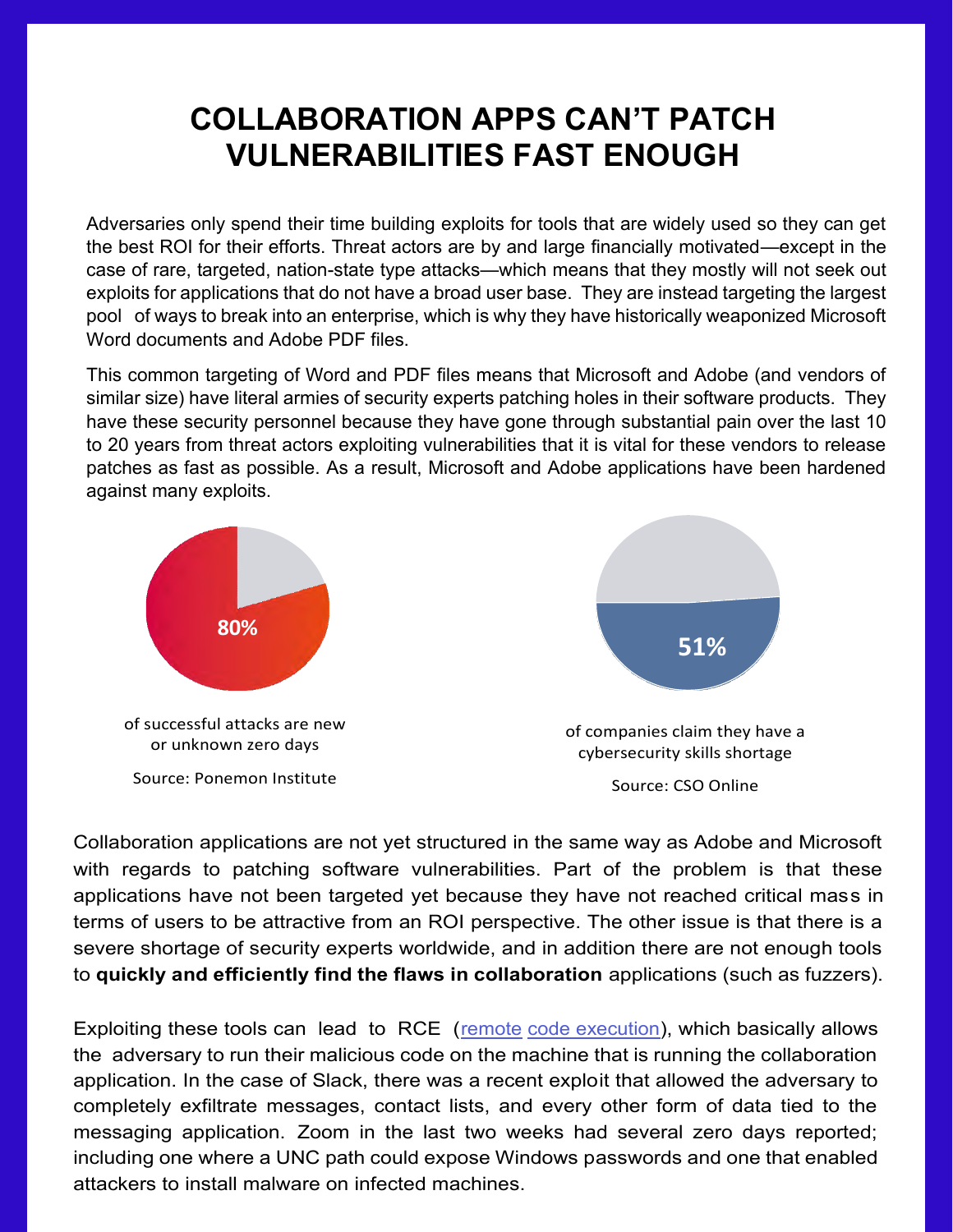## **HIGHER RISK OF BROWSER-BASED ATTACKS**

Coupled with risky patching processes is a much higher risk of **browser-based attacks**, especially for applications that are accessible via a browser such as WebEx, Go to Meeting, and Zoom. Video conferencing and collaboration tools such as these require their own code to be loaded into the browser to support their functionality. As these application vendors are not yet heavily invested in secure coding, they increase the browser's attack surface. This can result in an attacker abusing the loaded code to eventually remotely execute code on behalf of the browser.

The high risk of vulnerability via the web browser should give any IT security professional pause.

Browser attacks such as drive-by downloads and browser-based phishing are a high risk with collaboration apps. This is especially true given how exposed many of these applications are to threat actors, and the increase in work from home employees.

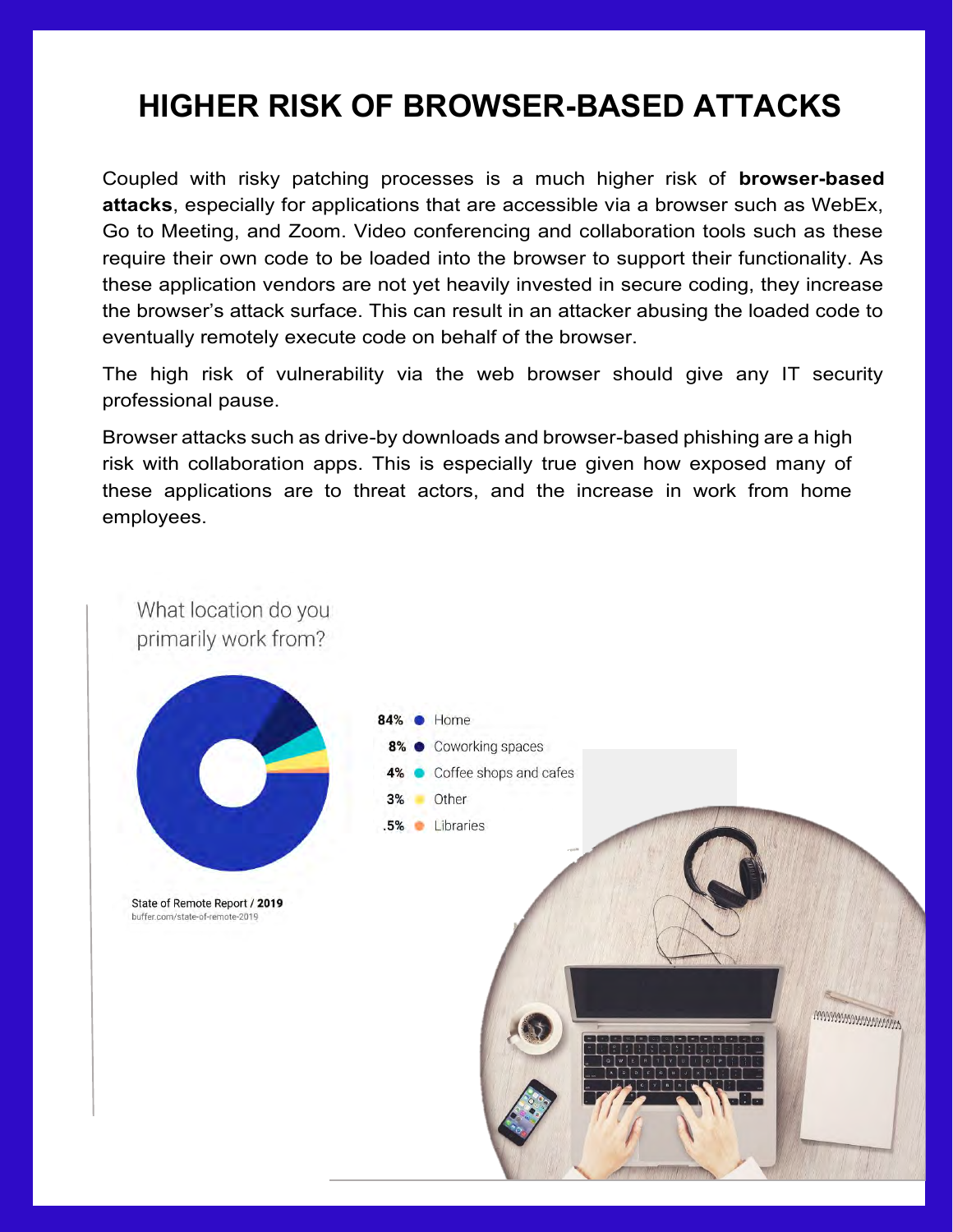### **Countering the Security Risk of Collaboration Applications**

#### **INCREASED RISK OF SUCCESSFUL SOCIAL ENGINEERING ATTACKS**

Phishing emails are the most common malware delivery mechanism in use today. Collaboration applications, especially messaging tools such as Slack and Microsoft Teams, provide new avenues for phishing messages to be delivered and acted upon. Video conferencing apps especially run the risk of being used for social engineering. With collaboration tools often lacking basic security protocols, such as two-factor authentication for password protection and not fully encrypting traffic in certain cases, social engineering risks are dramatically higher. A successful attack in this context could result

in credential stealing on a remote employee's machine and, if the user is an admin, then the attacker could further their goals in a more streamlined manner.

#### **1,700** domains containing the word "Zoom" have been created since January 2020

-Check Point Research

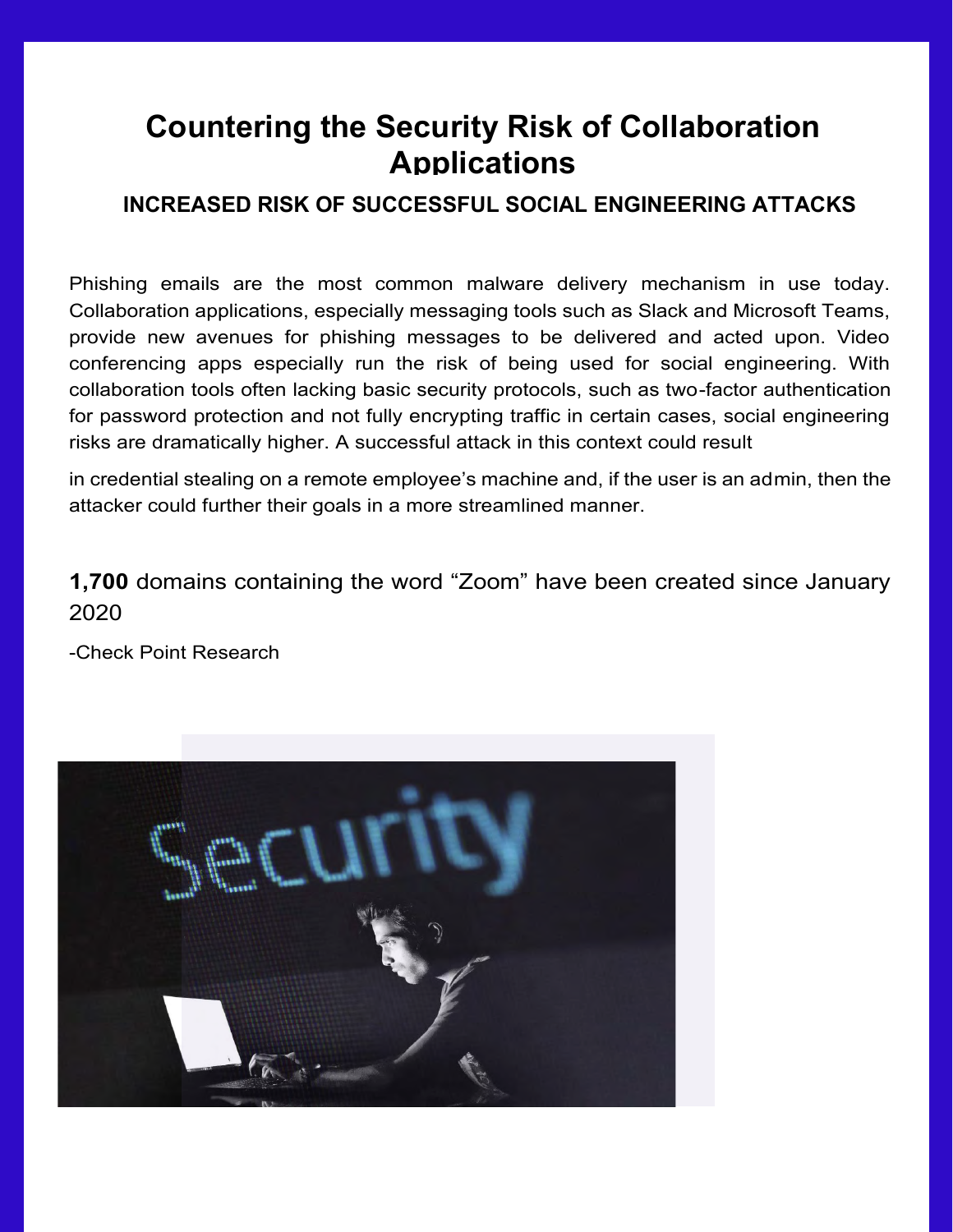### **How to Reduce the Security Breach of Corporate remote users**

Collaboration applications are not going away any time soon. As more people work from home, and do so more frequently, these applications will grow in importance and add even more users than before. This presages a corresponding increase in security risk, which CISOs and other security executives need to account for.

#### **CybrHawk solutions to prevent security risks:**

**Cloud Security:** To provide stability and protection to cloud based resources, with multiple layers of protection. Whether in a private cloud security, high availability, data security, and regulatory compliance.

**O365 & GSuite Monitoring:** CybrHawk detects and responds to advanced threats targeting your Office 365 and GSuite SaaS application and helps you comply with regulatory mandates like PCI, HIPAA, and SOX. You will be able to get 50+ alerting rules upon setup, Comprehensive monitoring, alerting rules for user and access authentication, resource sharing, mail and file operations, mobile device administration, and detailed reporting.

**Dark Web Monitoring:** Ensure your Digital Security covers the deep dark roots of internet, CybrHawk Dark Web Monitoring allows you to Auto Hunt for Security Threat, Collet and Index Data, Search, Analyze and Visualize, and get Comprehensive Reports.

**Memory & Process Injection Detection**: Harpoon Security defense against changes to memory and process injection by blocking malware and ransomware before they launch an attack.